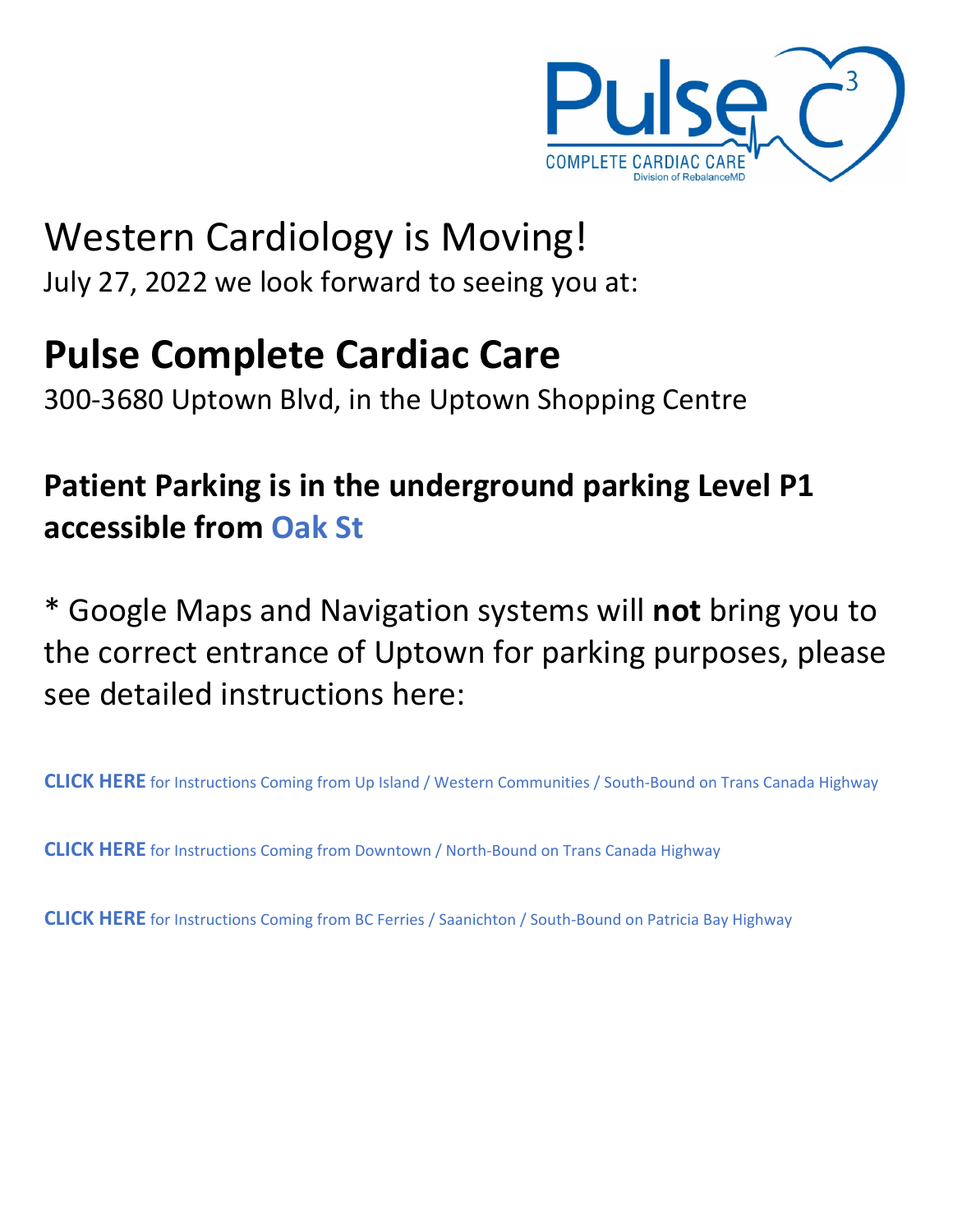### <span id="page-1-0"></span>Coming from Up Island / Western Communities / South‐Bound on Trans Canada Highway

‐ Travelling southbound on the Trans Canada Highway turn **LEFT** onto Saanich Road (you will have just passed the Uptown Shopping Centre on your left‐hand side):



‐ At the first set of lights at Oak Street (McDonald's on your right) turn **LEFT** into the Uptown Shopping Centre underground parking:



- ‐ Once in the underground parking, Turn **LEFT** immediately at the 4‐way stop, towards the red parking area
- ‐ At the end of the red parking area, turn **RIGHT** towards the Pink Level P1 parking area (follow signs for Pulse). **Park anywhere in the Pink Level P1 area.**



‐ Elevator and Stair Access located in the YELLOW room (follow signs for Pulse)



‐ Select button in Elevator for **Level 3**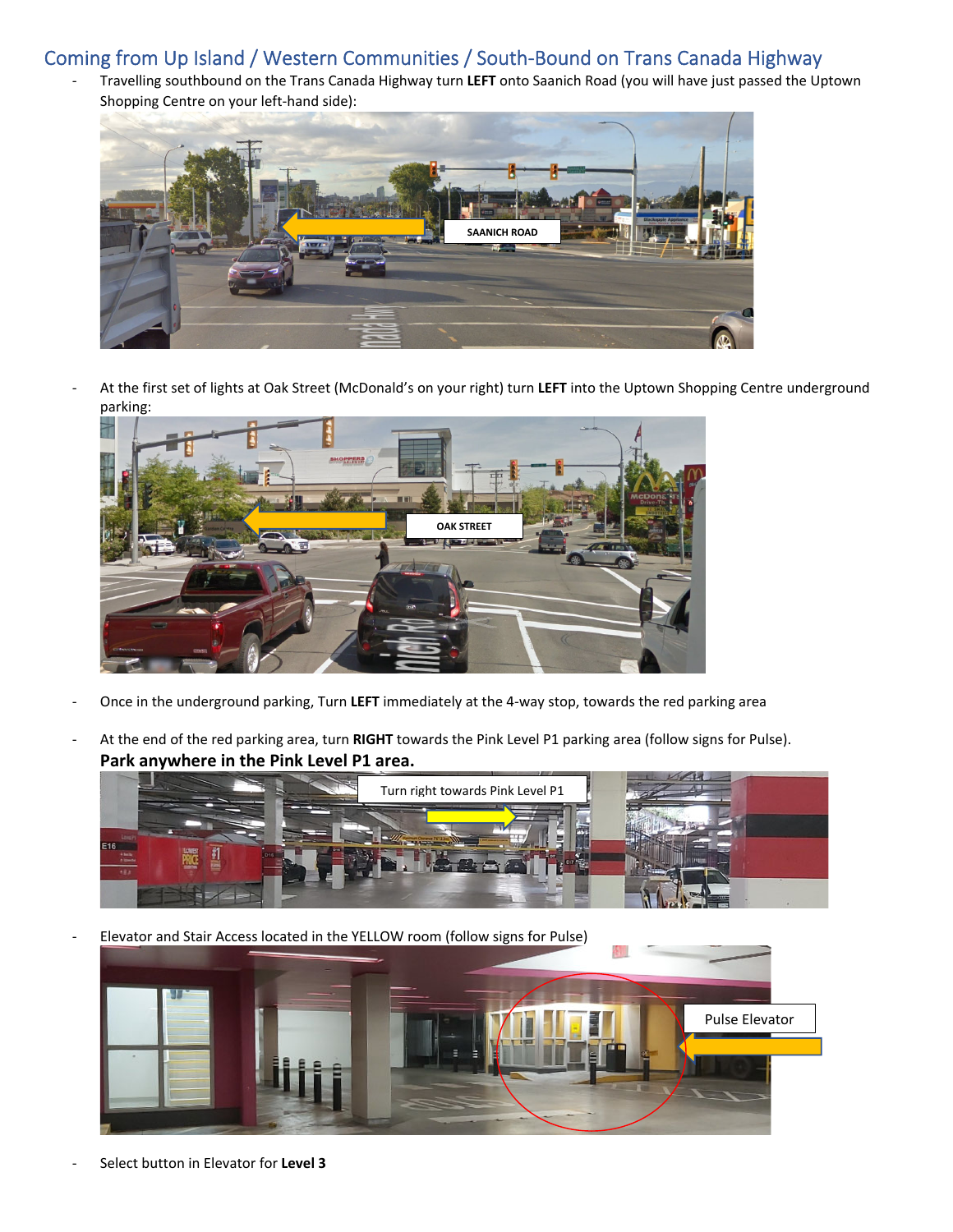### <span id="page-2-0"></span>Coming from Downtown / North‐Bound on Trans Canada Highway

‐ Travelling north bound on the Trans Canada Highway turn **RIGHT** onto Saanich Road (Shell on the right, Uptown Shopping Centre ahead)



‐ At the first set of lights at Oak Street (McDonald's on your right) turn **LEFT** into the Uptown Shopping Centre underground parking:



- ‐ Once in the underground parking, Turn **LEFT** immediately at the 4‐way stop, towards the red parking area
- ‐ At the end of the red parking area, turn **RIGHT** towards the Pink Level P1 parking area (follow signs for Pulse). **Park anywhere in the Pink Level P1 area.**



‐ Elevator and Stair Access located in the YELLOW room (follow signs for Pulse)



‐ Select button in Elevator for **Level 3**